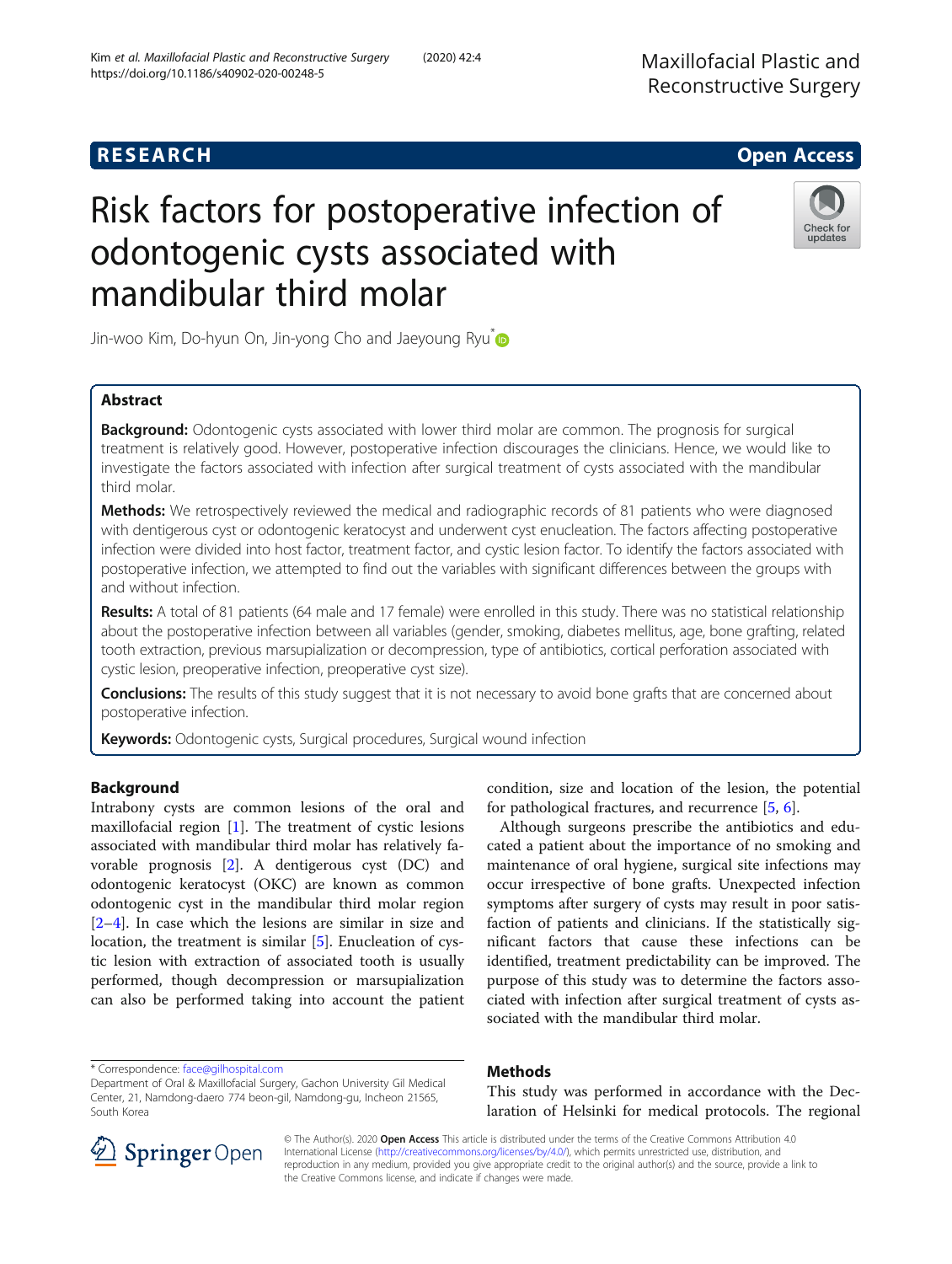Ethical Review Board granted approval (GDIRB2020- 041) for the study. We retrospectively reviewed the medical and radiographic records of 81 patients who were diagnosed with DC or OKC and underwent cyst enucleation between 2012 and 2018. Postoperative infection was defined as obvious pain with formation of swelling and pustulation. Patients with postoperative infection signs were classified as infection group and patients who were not as non-infection group. The factors affecting postoperative infection were divided into host factor, treatment factor, and cystic lesion factor. Age, gender, underlying disease such as diabetic mellitus, and smoking of patients were investigated as host factors. Bone graft to the defect after enucleation, type of antibiotics (amoxicillin with clavulanic acid or cephalosporin), marsupialization or decompression before enucleation, the presence or absence of mesial tooth (lower second molar), and its additional treatment such as extraction, endodontic treatment, or apicoectomy were also investigated as treatment factors. Cortical perforation around cyst, size of cystic lesion, preoperative infection, and type of cyst (dentigerous cyst or odontogenic keratocyst) were also evaluated as cystic lesion factors. The size of cystic lesion was calculated using software (INFINITT PACS<sup>®</sup>, INFINITT Healthcare, Seoul, South Korea) which was measured the longest diameter of the radiolucent lesion.

To identify the factors associated with infection, we attempted to find out the variables with significant differences between the groups with and without infection.

Then, we tried to find out which detailed treatment or patient factors influenced the outcome of infection.

#### Results

A total of 81 patients (64 male and 17 female) were enrolled in this study (Table 1). The mean age was 47.3 years. Postoperative infection occurred in 21 patients. The average age of the infected patients was 45.3 (22– 77) years old and the infection occurred at average 5 weeks (10–93 days) postoperatively. Infection was occurred at 14 patients (20.1%) in DC and 7 patients (50%) in OKC, respectively. There was no statistical significance between the groups with and without the infection by diagnosis ( $p = 0.054$ ). In addition, there was no statistical relationship between all variables (gender, smoking, diabetes mellitus, age, bone grafting, related tooth extraction, previous marsupialization or decompression, type of antibiotics, cortical perforation associated with cystic lesion, preoperative infection, preoperative cyst size). A total of 66 patients did not have tooth extraction related to the cyst (Table [2\)](#page-2-0). No statistical relationship was found between the infection and non-infection groups with regard to the treatment of mesial tooth (extraction, endodontic treatment, and apicoectomy of the lesion-related tooth).

### **Discussion**

In this study, we analyzed the factors of infection after surgical treatment of cystic lesion associated with

Table 1 Description of risk factors affecting infection after the surgery of cyst enucleation

| Risk factors                                            | Total $(n = 81)$ | Infection group ( $n = 21$ ) | Non-infection group ( $n = 61$ ) | $p$ value            |
|---------------------------------------------------------|------------------|------------------------------|----------------------------------|----------------------|
| Host factors                                            |                  |                              |                                  |                      |
| Gender (number of males)                                | 64 (79%)         | 19 (90.5%)                   | 45 (75%)                         | $0.24$ <sup>†</sup>  |
| Smoking                                                 | 28 (34.6%)       | 9(42.9%)                     | 19 (31.7%)                       | $0.35^{\dagger}$     |
| Diabetes mellitus                                       | 4(6.7%)          | $0(0\%)$                     | 4 (100 %)                        | $0.34^{9}$           |
| Age (years)                                             | $47.3 \pm 14.0$  | $45.3 \pm 14.0$              | $48.0 \pm 14.1$                  | $0.92^{+}$           |
| Treatment factors                                       |                  |                              |                                  |                      |
| Bone grafting                                           | 33 (40.7%)       | 12 (57.1%)                   | 21 (35.0%)                       | $0.12^{+}$           |
| Related tooth extraction                                | 15 (18.5%)       | 2(9.5%)                      | 13 (21.7%)                       | 0.36 <sup>†</sup>    |
| Previous decompression                                  | 6(7.4%)          | 0(0)                         | $6(100\%)$                       | $0.19^{5}$           |
| Type of antibiotics (number of cephalosporin)*          | 21 (25.9%)       | 8 (38.1%)                    | 14 (23.3%)                       | $0.30^{+}$           |
| Cystic lesion factors                                   |                  |                              |                                  |                      |
| Cortex perforation                                      | 24 (29.6%)       | 7(33.3%)                     | 17 (28.3%)                       | $0.66^{\dagger}$     |
| Preoperative infection                                  | $8(9.9\%)$       | 2(9.5%)                      | $6(10.0\%)$                      | $0.99^{\frac{5}{2}}$ |
| Preoperative cyst size (longest diameter of lesion, mm) | $20.6 \pm 5.21$  | $20.2 \pm 4.71$              | $20.7 \pm 5.4$                   | $0.41^+$             |
| Type of cyst (number of dentigerous cyst)**             | 67 (83%)         | 14 (66.7%)                   | 53 (88.3%)                       | $0.054^{\dagger}$    |

† Chi-square test

\*Two kinds of antibiotics were used, amoxicillin with clavulanic acid and cephalosporin

\*\*All subjects were classified as dentigerous cyst or odontogenic keratocyst

<sup>&</sup>lt;sup>§</sup>Fisher's exact test<br><sup>‡c</sup>tudent's t test

Student's t test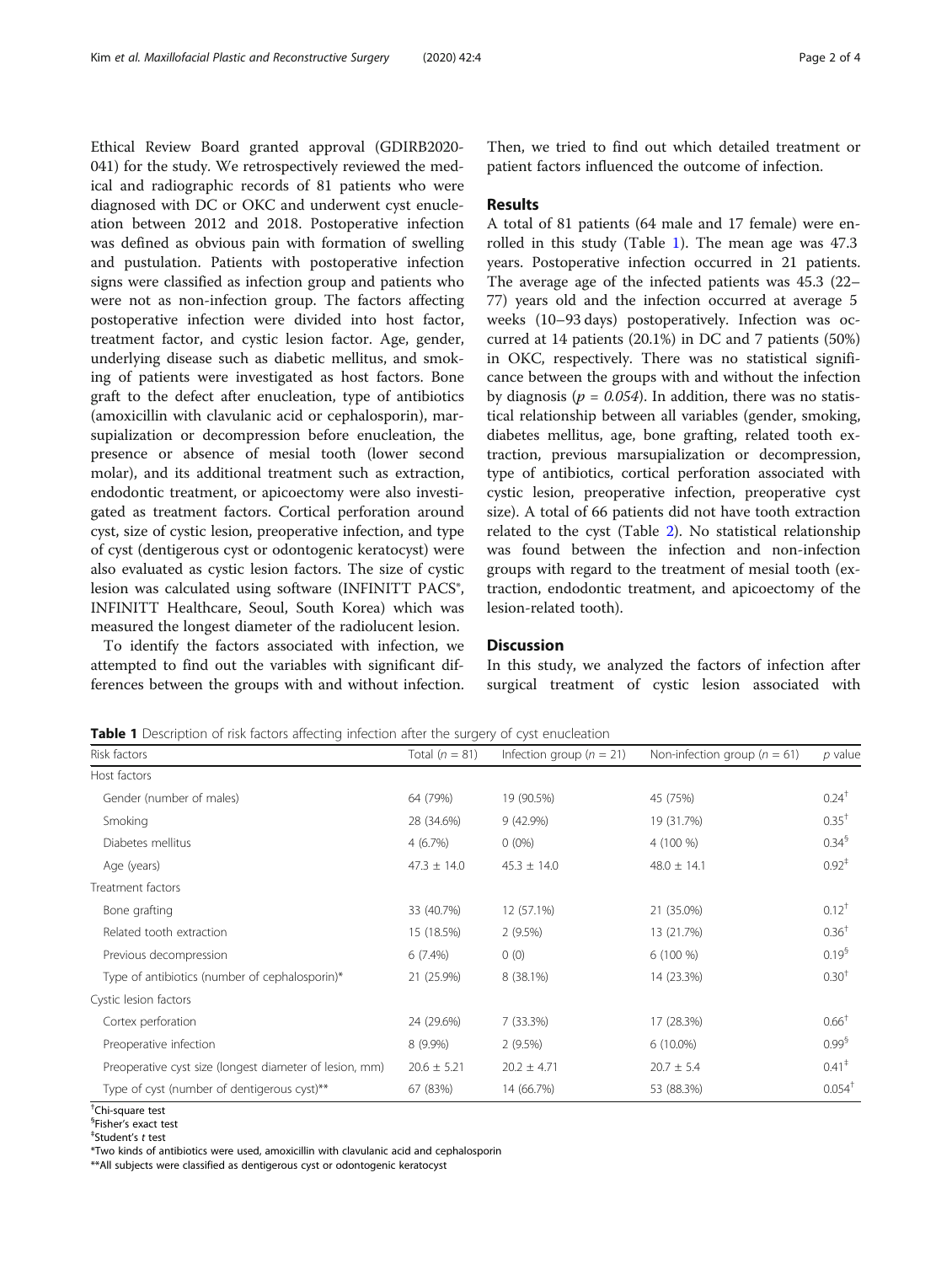<span id="page-2-0"></span>

|  | Table 2 Comparisons between groups according to the treatment method of cystic lesion-related mesial tooth |  |  |  |  |  |  |
|--|------------------------------------------------------------------------------------------------------------|--|--|--|--|--|--|
|  |                                                                                                            |  |  |  |  |  |  |

|                                                                      | Total | Infection group | Non-infection group | $p$ value           |
|----------------------------------------------------------------------|-------|-----------------|---------------------|---------------------|
| Extraction of related tooth                                          | 81    |                 | 3                   | $0.36^{\dagger}$    |
| Without extraction of related tooth                                  |       | 19              | 47                  |                     |
| Within the patients without extraction of related tooth              |       |                 |                     |                     |
| Root canal treatment of related tooth                                | 66    | 11              | 18                  | $0.24$ <sup>1</sup> |
| Without root canal treatment of related tooth                        |       | 8               | 29                  |                     |
| Within the patients undergoing root canal treatment of related tooth |       |                 |                     |                     |
| Apicoectomy of related tooth                                         | 29    | $\Omega$        |                     | 0.51 <sup>8</sup>   |
| Without apicoectomy of related tooth                                 |       | 11              | 16                  |                     |

† Chi-square test § Fisher's exact test

mandibular third molar. Although infection was more likely to occur after surgical treatment of OKC than DC, the results were not statistically significant ( $p = 0.054$ ). Furthermore, it could be considered to have a no direct effect on postoperative infection because both diseases are developmental cyst not inflammatory origin. Further analysis about infection occurrence for each diagnosis (DC and OKC) was performed with regard to cortical perforation of the cyst lesion, conditions of mesial tooth, and the presence of bone grafting in patient. There was also no statistical significance. The treatment methods or recurrence may vary depending on the diagnosis, but no significant related factors for postoperative infection were found.

In the case of cyst enucleation, bone grafts are preferred to improve bone healing in the bone defects [\[7](#page-3-0)]. On the other hand, studies have shown that bone regeneration is possible without bone graft [\[8](#page-3-0), [9](#page-3-0)]. It was reported to increase bony density up to 97% in relatively large defect (between 20 and 30 mm in size) and 84% in more large defect (between 30 and 50 mm in size) after one year [[8](#page-3-0)]. Therefore, it may be considered that a bone graft should not be done due to a concern about infection of the graft. However, as with other findings, this study suggests that bone graft can be considered when necessary due to the low correlation between bone graft and infection [[10](#page-3-0)].

Most of the studies focusing on the size reduction and recurrence of cystic lesion have been made for decompression procedure before cystectomy. The advantage of decompression procedure of cystic lesion is that the size of the cyst can be reduced to preserve the surrounding anatomical structures and to prevent pathological fractures through minimal facial deformation and bone regeneration during healing period  $[6, 11, 12]$  $[6, 11, 12]$  $[6, 11, 12]$  $[6, 11, 12]$  $[6, 11, 12]$  $[6, 11, 12]$ . Although decompression have been shown to improve the prognosis of cyst enucleation in both DC and OKC [[13](#page-3-0), [14](#page-3-0)], the results of postoperative infection according to the size of this study were not significant. Although there was no statistical significance, further study is needed to

investigate the relation between decompression and postoperative infection, because there was no postoperative infection in 6 patients who underwent decompression procedure before definitive enucleation.

This study found no statistically significant factors associated with postoperative infection of the DC and OKC associated with the mandibular third molar. However, reducing postoperative infection is one of the important things in the surgical treatment. Therefore, it may be necessary to study through an extended population with a well-designed prospective study.

### Conclusions

The results of this study suggest that it is not necessary to avoid bone grafts that are concerned about postoperative infection and there is no justification of decompression to reduce the size of cysts only for the prevention of postoperative infection.

#### **Abbreviations**

DC: Dentigerous cyst; OKC: Odontogenic keratocyst

#### Acknowledgements

Not applicable

#### Authors' contributions

J-K was a major contributor in writing the manuscript. D-O participated collection of data and drafting of the manuscript. J-C analyzed and interpreted the patient data. JR contributed to the conception of the report and critical revising. All authors read and approved the final manuscript.

#### Funding

We received no funding in support of this study.

#### Availability of data and materials

Not applicable

#### Ethics approval and consent to participate

This study followed the medical protocols and ethics outlined in the Declaration of Helsinki, and approval was granted by the regional Ethical Review Board (GDIRB2020-041).

#### Consent for publication

Not applicable

#### Competing interests

The authors declare that they have no competing interests.